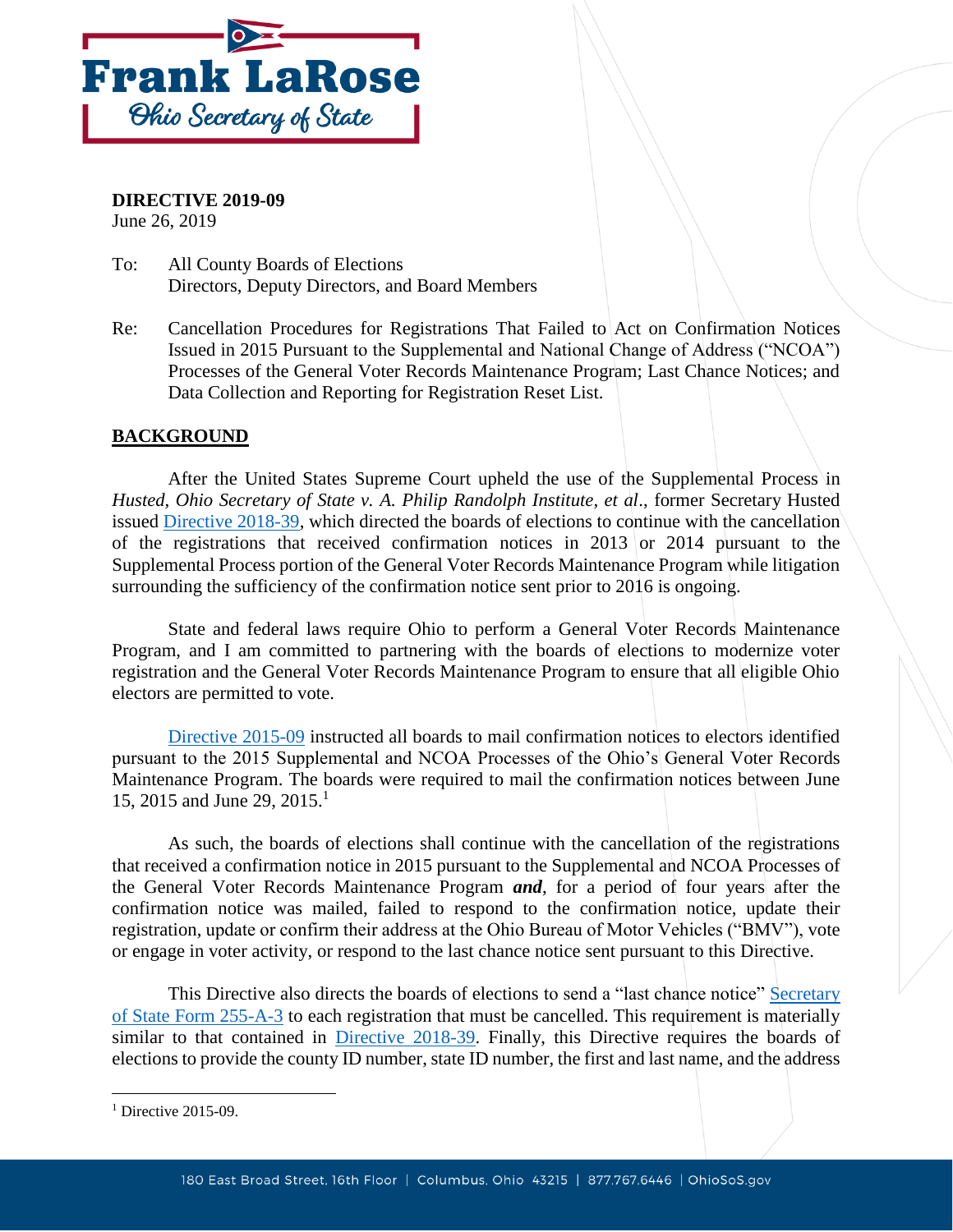of each registration that will be sent a "last chance notice" to the Secretary of State's Office. This data will populate a Registration Reset List that will be used to obtain additional support to increase voter registration efforts and ensure the accuracy of voter registration lists.

## **INSTRUCTIONS**

After uploading voter history from the May 7, 2019 Special/Primary Election, each board of elections must review the record of each elector in active-confirmation or confirmation status due to a confirmation notice sent as part of the 2015 Supplemental and NCOA Processes of the General Voter Records Maintenance Program. The registration shall be cancelled if the elector did not:

- Within the four-year period after the date the confirmation notice was mailed:
	- o Respond to the confirmation notice (either via mail or using the online change of address system); or
	- o Update their registration; or
	- o Vote or engage in voter activity; or
- Appear on the county's Automatic Confirmation of Address Safeguard and Safeguard Lookback lists pursuant to [Directive 2018-21](https://www.sos.state.oh.us/globalassets/elections/directives/2018/dir2018-21.pdf) and [Directive 2018-21-02.](https://www.sos.state.oh.us/globalassets/elections/directives/2018/dir2018-21-2.pdf)

The boards of elections must send by forwardable mail a "last chance notice" Secretary of [State Form 255-A-3](https://www.sos.state.oh.us/globalassets/elections/forms/255-a-3.pdf) to each elector who must be cancelled pursuant to the 2015 Supplemental and NCOA Processes. Each board must mail the last chance notices **no later than Monday, July 29, 2019**. [Secretary of State Form 255-A-3](https://www.sos.state.oh.us/globalassets/elections/forms/255-a-3.pdf) must be populated to inform electors that their registration will be cancelled on Friday, September 6, 2019 and to explain the reason for the upcoming cancellation (i.e., failure to respond to a confirmation card and the date on which the confirmation card was mailed). If the elector replies to the notice updating or confirming the elector's address, the elector's registration shall not be cancelled.

Each board of elections must cancel the registration of any elector who does not reply to the "last chance notice" no later than **Friday, September 6, 2019.** Counties are eligible for reimbursement of actual costs for printing and mailing last chance notices sent to registrations cancelled pursuant to this Directive. Information regarding best procurement practices and reimbursement procedures is forthcoming.

Additionally, each board must provide the Secretary of State's Office with a spreadsheet containing the county ID number, state ID number, the first and last name, and the address of each registration that the board sent a "last chance notice" to. The boards must upload this information via SharePoint by **Monday, July 15, 2019**.

## **MAINTAINING RECORDS OF CANCELLATION**

Litigation over the content of some confirmation cards formerly used by prior administrations is ongoing. In light of that, each board must work with its voter registration vendor to ensure that its county voter registration system maintains and is able to produce a list of voter registrations that are cancelled pursuant this Directive. The boards must record in their county's voter registration system: